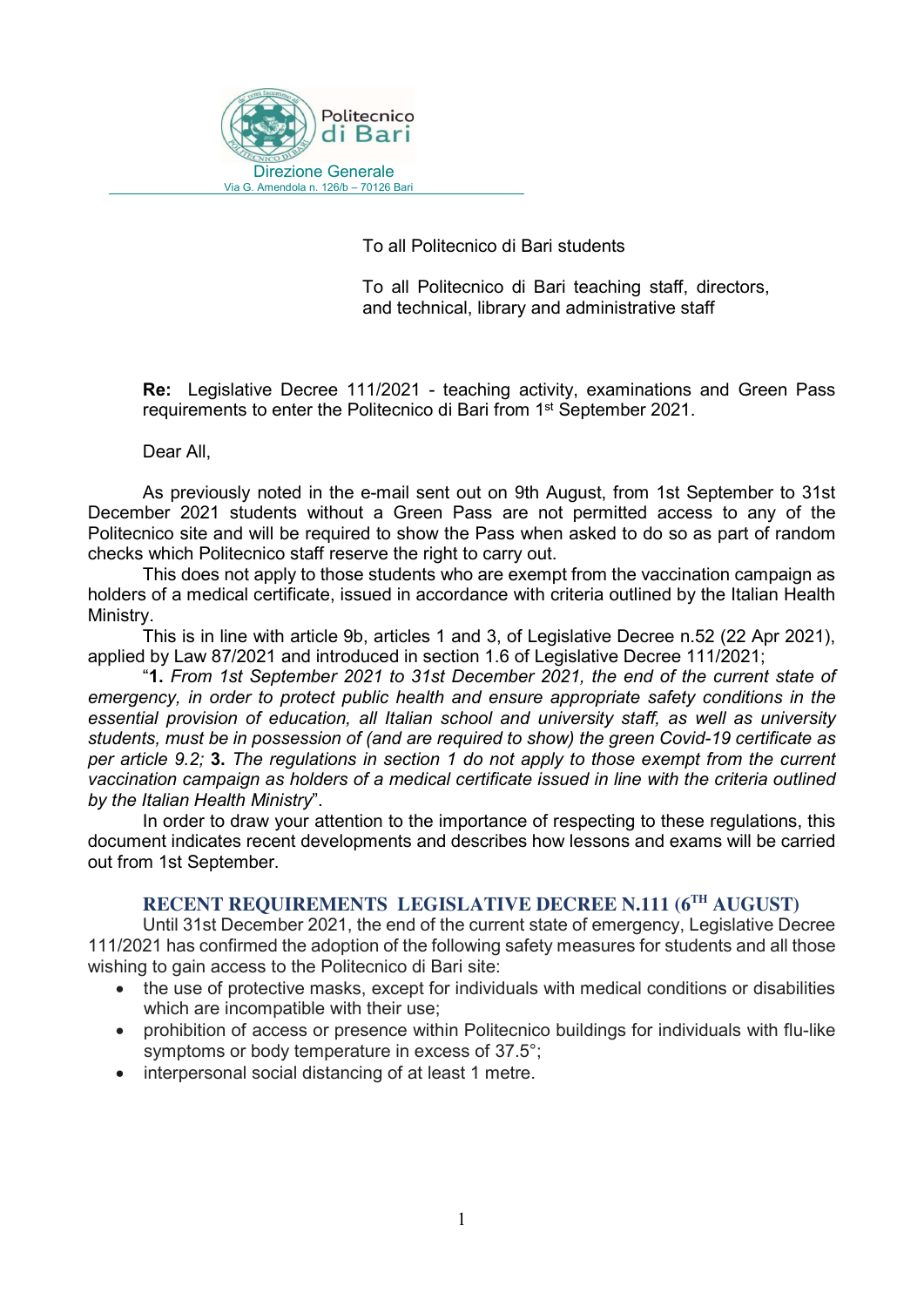## GENERAL RULES FOR ACCESS TO THE POLITECNICO DI BARI (GREEN PASS)

As mentioned above, from 1st September to 31st December 2021, in order to access Politecnico buildings, all Politecnico students must hold a Green Pass and will be required to show this when asked to do so as part of random checks by Politecnico staff.

The Green Pass rule does not apply to those students who are exempt from the current vaccination campaign as holders of a medical certificate issued in accordance with the criteria outlined by the Italian Health Ministry (details on how to apply for this certification are available in Health Ministry memo n. 35309 (4/8/2021), which can be found at the following link;

4-circolare-sulle-certificazioni-di-esenzione-alla-vaccinazione-anti-covid-19.pdf (isipertinilucca.edu.it)).

The Green Pass is available both as a digital or printed certificate and is issued on the Health Ministry web platform. The document also contains a QR code as an authenticity and validity measure. The certificate is free and available to all those who:

have had their first dose (or a single dose vaccine) at least 15 days before;

- have completed their vaccine course;
- provide a negative result from a molecular or rapid test taken in the previous 48 hours;
- have recovered from Covid-19 within the previous 6 months.

 Details on how to obtain the Green Pass and its validity are available on the "Certificazione verde COVID-19 / EU Digital COVID certificate" section of the government's website https://www.dgc.gov.it/web/ (information only in Italian).

### GREEN PASS CHECKS

During lessons and examinations, teaching or delegated staff may carry out random checks to ensure possession of a Green Pass. This is carried out by reading the QR code on the Pass with a specific application.

Therefore, when requested by staff, all students will be required to display their Green Pass in digital format (using smartphones) or paper-based format.

In order to speed up Green Pass inspection during oral and written examinations, students are asked to have a paper-based Pass available and visible at all times.

 Random checks may be carried out at any time by delegated staff on students within any part of the Politecnico di Bari site (libraries, study rooms, department buildings, outdoor spaces, etc.).

In order to carry out Green Pass validity checks, staff will use the "VerificaC19" application developed by the Health Ministry. This app only displays the authenticity, validity and integrity of the Pass, as well as the general details of the holder (name, surname and date of birth). It does not show details regarding its reasons for issue.

Specifically, staff will not be able to see details of vaccinations, recovery from illness, negative test results or the expiry date of the Pass.

Staff may ask students to show a current, valid ID document to confirm that the personal details shown correspond with those displayed on the app.

Following a scan of the QR code using VerificaC19, the colour green on the app shows that the certificate is fully valid. The colour red indicates that the certificate is not valid.

In these circumstances, as well as in cases of refusal to show the Green Pass (except for those students with medical exemption) or non-correspondence between ID and Pass details, sanctions will be applied as per article 9b, section 5 of Legislative Decree n.52 (22/4/2021), applied by Law n.87 (17/6/2021). The student will be asked to leave the Politecnico campus immediately and all details will be reported to the Administration to pursue possible disciplinary action.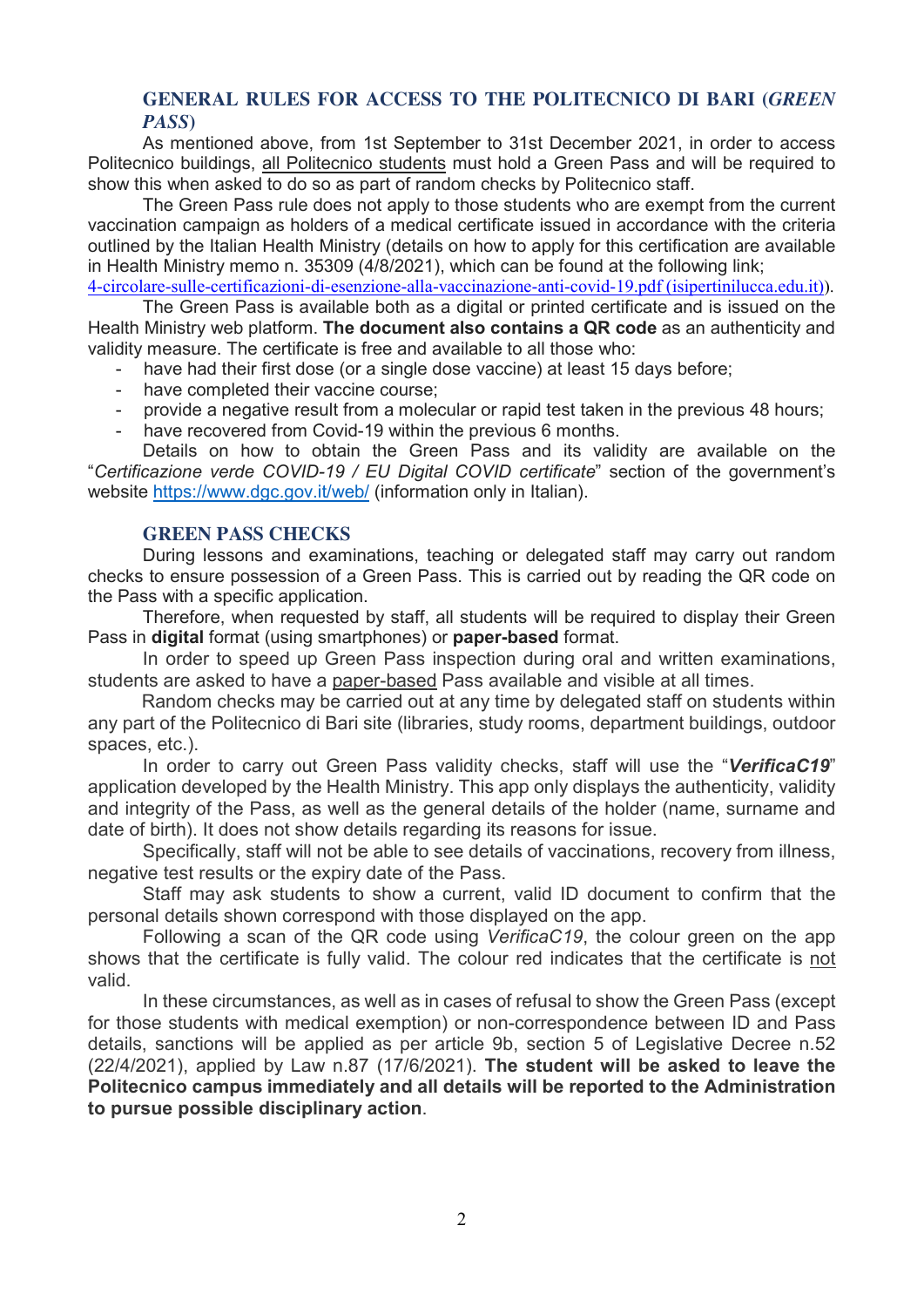### ATTENDING LESSONS

First and foremost, it is worth noting that Legislative Decree 111/2021 has confirmed that "university teaching and curricular activity are to be carried out primarily in the classroom" (art 1,1).

Remote lesson attendance will also be allowed using the Teams platform.

 For those who wish to attend courses on campus, an app is currently under development allowing students to reserve a seat in the classroom in question. This will be available shortly and is designed to guarantee required safety conditions and social distancing.

 In all cases, students will be required to provide a self-declaration in electronic format, using the QR code shown on the entrance door to the classroom. This will allow for the traceability of all users of Politecnico buildings. As part of the declaration, users confirm that they:

- 1) are not currently required to undergo quarantine or medical self-isolation or are unaware that they are currently positive for Covid-19;
- 2) are aware that any activity carried out at Politecnico di Bari requires the obligatory use of face masks, except for individuals with illnesses or disabilities that are incompatible with their use. They are also aware that access to or presence within Politecnico buildings is prohibited for individuals with flu-like symptoms or a body temperature in excess of 37.5°;
- 3) are fully aware of the regulations outlined in Legislative Decree n.111 (6/8/2021), in particular the obligation for students who intend to access any part of the Politecnico di Bari campus from 1st Sept – 31st Dec 2021 to hold a Green Pass and to show this on request to delegated Politecnico staff (except for those individuals who are exempt from the current vaccination campaign for certified medical reasons;
- 4) are aware that non-adherence to the regulations outlined in point 3 face penalties as per art.4 of Legislative Decree n.19 (25 March 2020), applied by Law 35 (22 May 2020) with amendments;
- 5) are aware of all current Sars-CoV-2 infection containment measures in place in Italy and of the ensuing protocols set out in the Politecnico website.

# EXAMINATIONS

 In line with Rectoral Decree n.429 (28 May 2021) establishing that the current standard procedure for sitting exams is in-person attendance, it should also be noted that exemptions may be granted and that exams may be taken remotely exclusively for;

- a) vulnerable students, whose illness or pathology makes their in-person attendance inadvisable;
- b) students who are unavailable due to certified health reasons;
- c) international students for whom transport limitations make in-person attendance impossible.

Students meeting these conditions must send details to the president of the exam board, asking to sit the exam remotely.

 Students in categories a) and b) must also send certified medical documentation to the course co-ordinator.

 As part of current regulations outlining protection procedures, it should be noted that inperson examinations will be held in suitable classrooms which guarantee social distancing (teaching staff will undertake to organise an appropriate number of sessions to avoid large-scale gatherings).

 Students sitting examinations must also complete the self-declaration form outlined above, which can be filled in electronically using the QR code displayed on the entrance door of the classroom.